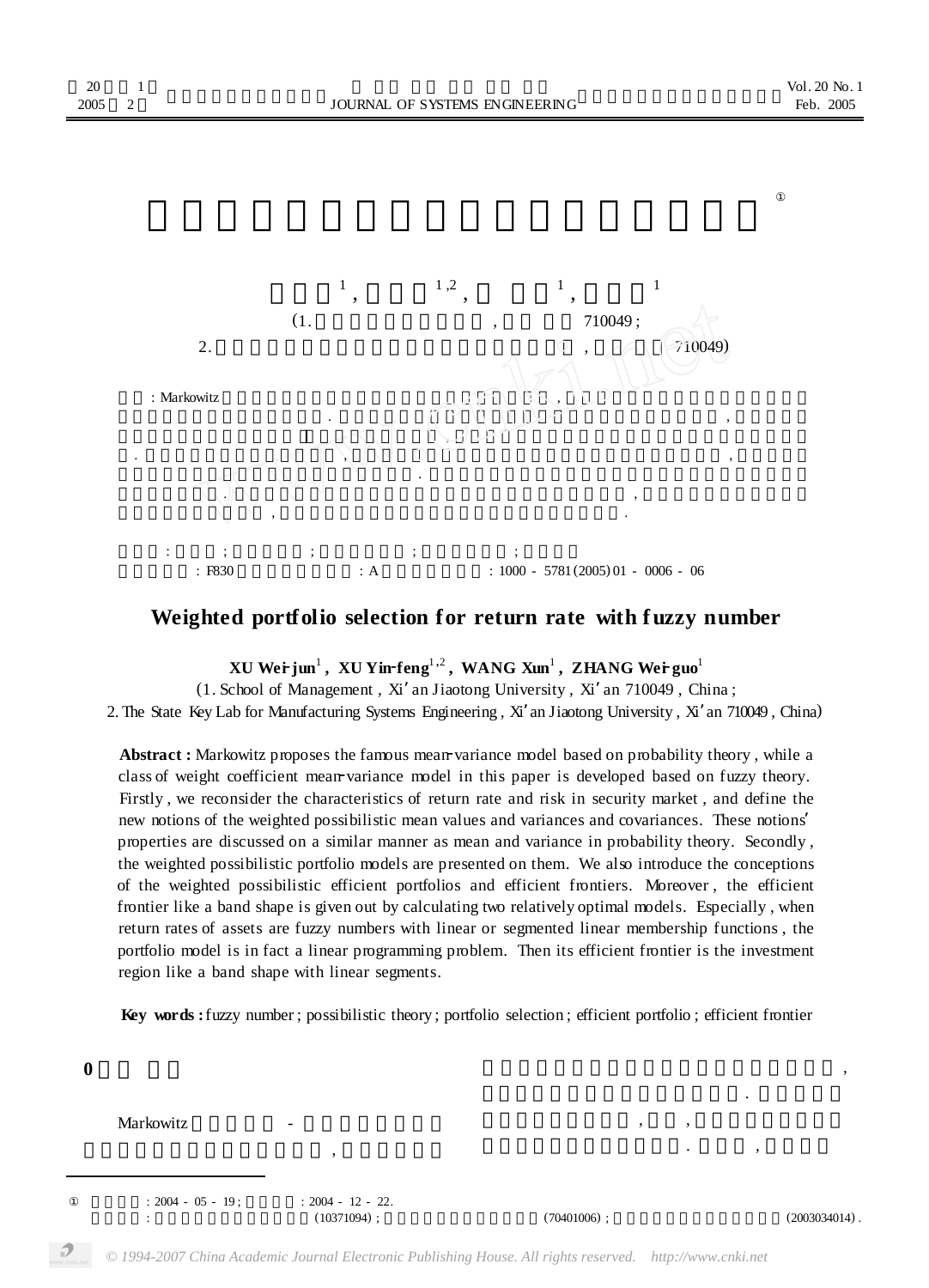形下, 更容易去估计证券收益率的可能性分布而 不是其相应的概率分布. 第二. Markowitz 模型基 本假设是未来的证券市场发展能够用过去的市场 数据反映,也就是说未来证券的均值方差类似于 过去,因此在变化莫测的证券市场上很难保证这 一假设总是成立的, 第三, 在一般约束条件下, 如相关资产的非负约束, 很难获得有效证券组合 的精确解[1~3]. 第四, 在数据分析中, 专家或投 资者的信息是非常重要的,本文应该通过权函数 来反映专家或投资者的信息. 无论如何, 模糊数 对于这些不确定性信息的刻画是一个强有力的工 具,本文研究了收益率为模糊数的证券组合选择 问题. 首先介绍了 Fuller 和 Majlender 定义的一个 模糊数的加权的下(上)可能性均值概念,然后在 Fuller 概念基础上, 本文定义了新的加权的可能 性方差协方差概念, 并得到了类似概率论中均值 方差概念具有的性质和结论。最后,本文建立了 以收益率为模糊数的加权的可能性证券组合选择 模型,并给出了加权的下(上)可能性有效证券组 合及有效前沿概念.

## 1 f-加权的可能性均值

1987年, Dubois 和 Prade 定义了模糊数的一类 闭区间值的期望,该期望在模糊数的加法意义上 满足加法原理和数乘原理[4]. 2001年, Carlsson 和 Fullér 介绍了模糊数的另一类区间值均值概念,可 看作为可能性分布<sup>[5]</sup>. 2003年, Fullér 和 Majlender 提出了模糊数的一类加权的可能性均值概念,可 看作为加权的可能性分布<sup>[6]</sup>. 另外, 2003年, Zhang 考虑了模糊数的另一类下(上)可能性方差及 协方差. 事实上, Zhang 的这些概念都是基于 Carlsson 和 Fullérs 提出的可能性均值方差概念基础 上的进一步扩展<sup>[7]</sup>. 然而本文在 Fullér 和 Majlender 定义了模糊数的一类加权的可能性均值概念的基 础上,提出了一类新的加权的下(上)可能性方差 及协方差概念. 如果权函数取某一特殊的函数时, Zhang 的概念就是本文的特例.

假定模糊数 A 是一个在实线SR上有界支撑隶 属函数的模糊集合,该隶属函数具有正态性、模 糊凸性及连续性. 模糊数族定义为 F. 令 A ∈ F 是一个模糊数, 且有 [A]' = [a<sub>1</sub>(y), a<sub>2</sub>(y)],

γ ∈ [0,1]. 这里一个模糊数 A 的 γ - 截集定义 为: 如果  $\gamma > 0$ , 则  $[A]^{r} = \{t \in \Re \mid A(t) \geq \gamma\}.$ 如果  $\gamma = 0$ , 则 $[A]^{r} = c1$ ;  $t \in \Re \mid A(t) > 0$ ; (A 的支撑闭). 显然, 如果 A 是一个模糊数, 则[A]<sup>r</sup> 在3R上对所有的  $\gamma \in [0,1]$ 是一个紧的子集. 另 外, 如果说函数 f: [0,1] → 9R 是一个加权函数, 则 f 满足非负性、单调递增性及标准化条件  $\int_{-}^{1} f(\gamma) d\gamma = 1.$ 

下面介绍关于 Fuller 和 Mailender 的加权可能 往均值定义[6]。

定义 1 模糊数 A 的一类 f - 加权的上可能 性均值和 f - 加权的下可能性均值定义为

 $M_f(A) = [M_f^L(A), M_f^U(A)]$ 

其中

$$
M_f^L(A) = \frac{\int_0^1 a_1(\gamma) f(\text{Pos}[A \le a_1(\gamma)]) d\gamma}{\int_0^1 f(\text{Pos}[A \le a_1(\gamma)]) d\gamma},
$$
  

$$
M_f^U(A) = \frac{\int_0^1 a_2(\gamma) f(\text{Pos}[A \ge a_2(\gamma)]) d\gamma}{\int_0^1 f(\text{Pos}[A \ge a_2(\gamma)]) d\gamma}
$$

这里 Pos 定义为可能性, 即

$$
\text{Pos}[A \leq a_1(\gamma)] = \sup_{u \leq a_1(\gamma)} A(u) = \gamma,
$$
  

$$
\text{Pos}[A \geq a_2(\gamma)] = \sup_{u \geq a_1(\gamma)} A(u) = \gamma.
$$

因此  $M_f^L(A)$  和  $M_f^U(A)$  又可写为

$$
M_f^L(A) = \int_0^1 f(\gamma) a_1(\gamma) d\gamma,
$$
  

$$
M_f^U(A) = \int_{-\infty}^1 f(\gamma) a_2(\gamma) d\gamma
$$

则有下面结论成立<sup>[6]</sup>.

引理 1 若 A 和 B 是两模糊数, 则有  $M_f^L(A + B) = M_f^L(A) + M_f^L(B)$ ,  $M_f^U(A + B) = M_f^U(A) + M_f^U(B)$ 

这里根据 sup-min 扩展原理定义模糊数的加 法[8,9]

若 A 是一模糊数, λ ∈ ያR是一个实 引理 2 数,则有

$$
M_f(\lambda A) = \begin{cases} [\lambda M_f^L(A), \lambda M_f^U(A)] & \text{in } \mathbb{R} \lambda \geq 0, \\ [\lambda M_f^U(A), \lambda M_f^L(A)] & \text{in } \mathbb{R} \lambda < 0 \end{cases}
$$

这里根据 sup-min 扩展原理定义模糊数的数 乘[8,9]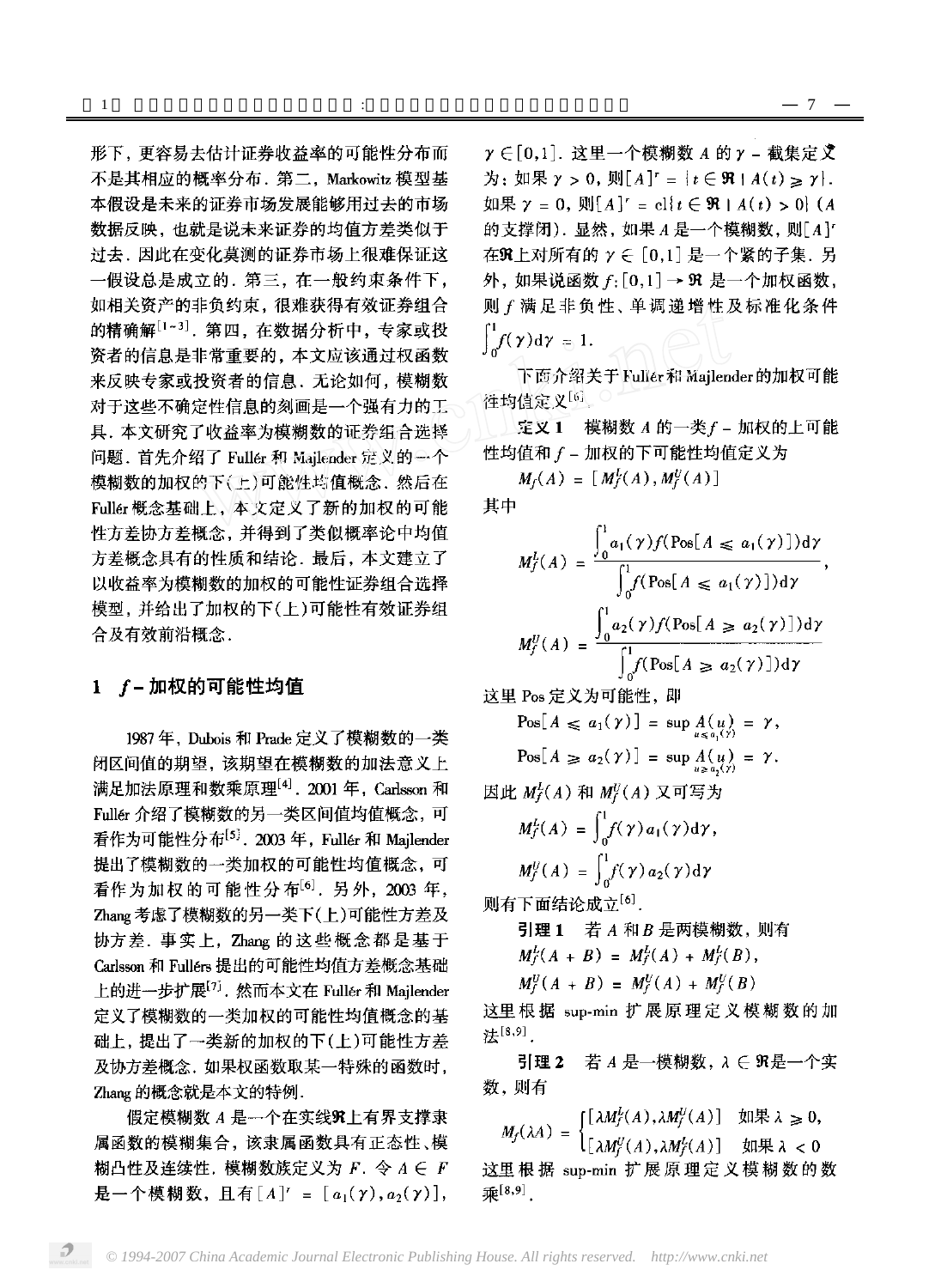## 2 f-加权的可能性方差及协方差

基于 Fuller 和 Majlender 的加权可能性均值定 义,本文提出了一类新的加权的下(上)可能性方 差及协方差概念.

定义2 模糊数 A E F 的加权的上可能性方 差与加权的下可能性方差分别定义为

 $Var_f^L(A)$  =

$$
\int_0^1 [M_f^L(A) - a_1(\gamma)]^2 f(\text{Pos}[A \le a_1(\gamma)]) d\gamma
$$
  

$$
\int_0^1 f(\text{Pos}[A \le a_1(\gamma)]) d\gamma
$$

 $Var_f^U(A) =$ 

$$
\frac{\int_0^1 [M'_f(A) - a_2(\gamma)]^2 f(\text{Pos}[A \ge a_2(\gamma)]) \, dy}{\int_0^1 f(\text{Pos}[A \ge a_2(\gamma)]) \, dy}
$$

由 Pos 定义, Var $^L(A)$  和 Var $^U(A)$  式又可写为

$$
\operatorname{Var}_f^L(A) = \int_0^1 [M_f^L(A) - a_1(\gamma)]^2 f(\gamma) d\gamma,
$$
  

$$
\operatorname{Var}_f^U(A) = \int_0^1 [M_f^U(A) - a_2(\gamma)]^2 f(\gamma) d\gamma
$$

定义3 模糊数  $A([A]^{\gamma} = [a_1(\gamma), a_2(\gamma)])$ 与模糊数  $B([B]^{\gamma} = [b_1(\gamma), b_2(\gamma)])(\gamma \in [0,$ 1]) 的加权的下可能性方差, 加权的上可能性方 差分别定义为

$$
Cov_f^L(A, B) = \int_0^1 [M_f^L(A) - a_1(\gamma)] \cdot
$$
  
\n
$$
[M_f^L(B) - b_1(\gamma)]f(\gamma)d\gamma
$$
  
\n
$$
Cov_f^U(A, B) = \int_0^1 [M_f^U(A) - a_2(\gamma)] \cdot
$$
  
\n
$$
[M_f^U(B) - b_2(\gamma)]f(\gamma)d\gamma
$$

则关于加权的下(上)可能性方差有下面一些重 要性质.

定理1 若A和B是两个模糊数, a, µ E ff是 两实数,则有

$$
Var_f^L(\gamma A + \mu B) = \lambda^2 Var_f^L(A) + \mu^2 Var_f^L(B) + 2 \lambda \mu + Cov_f^L(A, B)
$$
  
\n
$$
Var_f^U(\gamma A + \mu B) = \lambda^2 Var_f^U(A) + \mu^2 Var_f^L(B) + 2 \lambda \mu + Cov_f^U(A, B)
$$
  
\n
$$
Var_f^U(A, B)
$$
  
\nH H H:  $\text{sum}$   $\text{min}$  H:  $\mathbb{R} \to \mathbb{R}$  H:  $\mathbb{R} \to \mathbb{R}$  H:  $\mathbb{R} \to \mathbb{R}$ 

这里根据 sup – min 扩展原理定义模糊数的加法 和数乘[8,9].

若λ < 0,μ < 0,则有 证明

$$
Var_f^L(\gamma A + \mu B) = \int_0^1 f(\gamma) [m_f^L(\lambda A + \mu B) - (\lambda a_1(\gamma) + \mu b_1(\gamma))]^2 d\gamma =
$$
  

$$
\int_0^1 f(\lambda) [\lambda (a_1(\gamma) - M_f^L(A)) + \mu (b_1(\gamma) - M_f^L(B))]^2 d\gamma =
$$
  

$$
\lambda^2 Var_f^L(A) + \mu^2 Var_f^L(B) +
$$
  

$$
2\lambda \mu Cov_f^L(A, B) =
$$
  

$$
\lambda^2 Var_f^L(A) + \mu^2 Var_f^L(B) +
$$
  

$$
2 \lambda \mu \Gamma Cov_f^L(A, B)
$$
  

若 λ > 0,μ < 0, 则有  $Var_f^L(\gamma A + \mu B) = Var_f^L(\lambda A) + Var_f^L(\mu B) +$  $2Cov_f^L(\lambda A, \mu B)$  =  $\lambda^2 \text{Var}_f^L(A) + \mu^2 \text{Var}_f^L(B) 2\lambda\mu\text{Cov}^L_f(A, B)$  =  $\lambda^2 \text{Var}_f^L(A) + \mu^2 \text{Var}_f^L(B) +$  $2 \mid \lambda \mu \mid \text{Cov}^L_f(A, B)$ 

类似地, 对于情形 λ < 0, μ ≥ 0,结论也成立. 故 第1个结论得证. 同理, 第2个结论也成立.

本文考虑定理 1 的特殊情形, 对任意的 λ E R,  $\mathfrak{M}$   $\mathfrak{f}$  Var<sub>f</sub>( $\lambda A$ ) =  $\lambda^2$ Var<sub>f</sub>( $A$ )  $\mathfrak{f}$ Var<sub>f</sub>( $A + B$ ) =  $Var_f(A) + Var_f(B) + 2Cov_f(A, B) \nexists \Sigma.$ 

定理 2 若  $A, B \in F$  是模糊数,  $\theta$  是任意实 数. 若对任意的  $x \in \mathfrak{R}$ , 恒有  $B(x) = A(x - \theta)$ 成立,则有

$$
\operatorname{Var}_f^L(B) = \operatorname{Var}_f^L(A),
$$

 $Var_f^U(B) = Var_f^U(A)$ 

下面分析一个模糊数的方差具有平 证明 移不变性. 若  $A \in F$ 是一模糊数,  $\theta$ 是一实数. 如果 A 被平移θ, 则本文得到一个新的模糊数 B, 满足性质: 对任意  $x \in \mathbb{R}$ , 有  $B(x) = A(x - \theta)$ . 也即有

 $[B]^{\gamma} = [a_1(\gamma) + \theta, a_2(\gamma) + \theta]$ 则有

$$
Var_f^L(B) = \int_0^1 [M_f^L(B) - (a_1(\gamma) + \theta)]^2 f(\gamma) d\gamma =
$$
  

$$
\int_0^1 [ \int_0^1 (a_1(\gamma) + \theta) f(\gamma) d\gamma - (a_1(\gamma) + \theta)]^2 f(\gamma) d\gamma =
$$
  

$$
\int_0^1 [M_f^L(A) - a_1(\gamma)]^2 f(\gamma) d\gamma = Var_f^L(A)
$$
  
operator 
$$
Var_f^U(B) = Var_f^U(A) \text{ tLüc.} \text{tV.} \text{tV.} \text{tV.} \text{tV.} \text{tV.} \text{tV.} \text{tV.} \text{tV.} \text{tV.} \text{tV.} \text{tV.} \text{tV.} \text{tV.} \text{tV.} \text{tV.} \text{tV.} \text{tV.} \text{tV.} \text{tV.} \text{tV.} \text{tV.} \text{tV.} \text{tV.} \text{tV.} \text{tV.} \text{tV.} \text{tV.} \text{tV.} \text{tV.} \text{tV.} \text{tV.} \text{tV.} \text{tV.} \text{tV.} \text{tV.} \text{tV.} \text{tV.} \text{tV.} \text{tV.} \text{tV.} \text{tV.} \text{tV.} \text{tV.} \text{tV.} \text{tV.} \text{tV.} \text{tV.} \text{tV.} \text{tV.} \text{tV.} \text{tV.} \text{tV.} \text{tV.} \text{tV.} \text{tV.} \text{tV.} \text{tV.} \text{tV.} \text{tV.} \text{tV.} \text{tV.} \text{tV.} \text{tV.} \text{tV.} \text{tV.} \text{tV.} \text{tV.} \text{tV.} \text{tV.} \text{tV.} \text{tV.} \text{tV.} \text{tV.} \text{tV.} \text{tV.} \text{tV.} \text{tV.} \text{tV.} \text{tV.} \text{tV.} \text{tV.} \text{tV.} \text
$$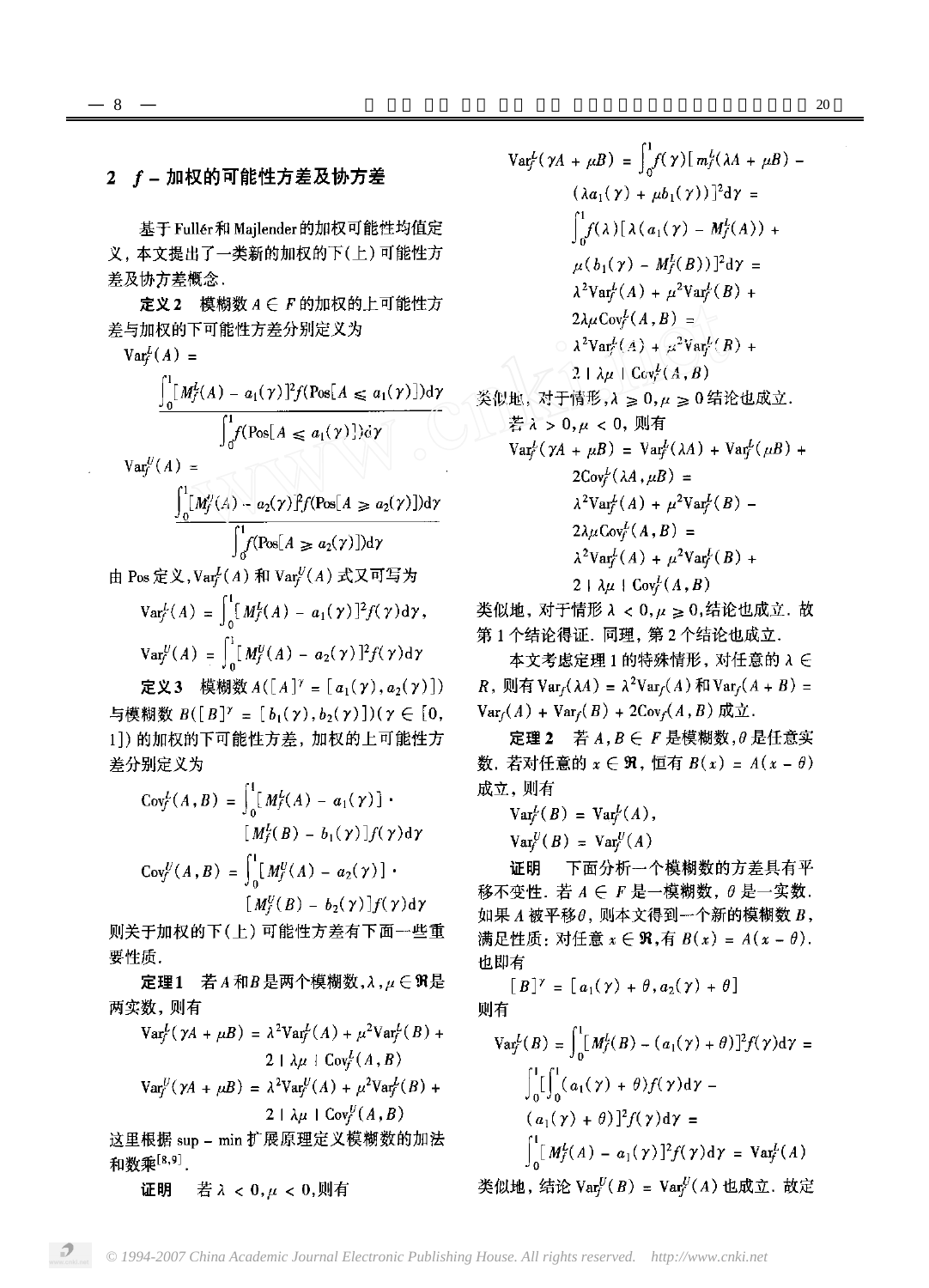3 
$$
f
$$
 ,  $A, B, C$  ,  $h$  ,  $z = (x_1, x_2, ..., x_n)$ ,  $z = (x_1, x_2, ..., x_n)$ ,  $z = (x_1, x_2, ..., x_n)$ ,  $z = (x_1, x_2, ..., x_n)$ ,  $z = (x_1, x_2, ..., x_n)$ ,  $z = (x_1, x_2, ..., x_n)$ ,  $z = (x_1, x_2, ..., x_n)$ ,  $z = (x_1, x_2, ..., x_n)$ ,  $z = (x_1, x_2, ..., x_n)$ ,  $z = (x_1, x_2, ..., x_n)$ ,  $z = (x_1, x_2, ..., x_n)$ ,  $z = (x_1, x_2, ..., x_n)$ ,  $z = (x_1, x_2, ..., x_n)$ ,  $z = (x_1, x_2, ..., x_n)$ ,  $z = (x_1, x_2, ..., x_n)$ ,  $z = (x_1, x_2, ..., x_n)$ ,  $z = (x_1, x_2, ..., x_n)$ ,  $z = (x_1, x_2, ..., x_n)$ ,  $z = (x_1, x_2, ..., x_n)$ ,  $z = (x_1, x_2, ..., x_n)$ ,  $z = (x_1, x_2, ..., x_n)$ ,  $z = (x_1, x_2, ..., x_n)$ ,  $z = (x_1, x_2, ..., x_n)$ ,  $z = (x_1, x_2, ..., x_n)$ ,  $z = (x_1, x_2, ..., x_n)$ ,  $z = (x_1, x_2, ..., x_n)$ ,  $z = (x_1, x_2, ..., x_n)$ ,  $z = (x_1, x_2, ..., x_n)$ ,  $z = (x_1, x_2, ..., x_n)$ ,  $z = (x_1, x_2, ..., x_n)$ ,  $z = (x_1, x_2, ..., x_n)$ ,  $z = (x_1, x_2, ..., x_n)$ ,  $z = (x_1, x_2, ..., x_n)$ ,  $z = (x_1, x_2, ..., x_n)$ ,  $z = (x_1, x_2, ..., x_n)$ ,  $z = (x_1, x_2, ..., x_n)$ ,  $z = (x_1, x_2, ..., x_n)$ 

 $j = 1, 2, ..., n$ .  $r_j$  (  $j = 1, 2$  , ..., *n*),  $X = (x_1, x_2, ..., x_n)$ ,  $r = (r_1, r_2, ...,$ ),  $F = (1,1, ..., 1)$ ,  $M_f^L = (M_f^L(r_1), M_f^L(r_2)$ , )) ,  $M_f^U = (M_f^U(r_1), M_f^U(r_2), ..., M_f^U(r_n))$  .  $r = r X$ ,  $M_f^U(r)$  $(r) =$ *n*  $M_f^L(r_i) x_i = M_f^L X$ ,  $(r) =$ *n*  $M_f^U(r_i) x_i = M_f^U X$  $r$  and  $r$  or  $\mathcal{R}$ 

$$
\operatorname{Var}_f^L(r) = X \operatorname{Cov}_f^L X,
$$
  

$$
\operatorname{Var}_f^U(r) = X \operatorname{Cov}_f^U X
$$

$$
\begin{aligned}\n\text{Min Var}_{f}^{L}(r) &= X \, \text{Cov}_{f}^{L} X \\
\text{s.t. } M_{f}^{L} X & \mu, \\
&= 1, X \quad 0 \\
\mu & \tag{9} \\
\end{aligned}
$$

Min Var<sub>f</sub><sup>U</sup> (*r*) = X Cov<sub>f</sub><sup>U</sup> X  
\ns.t. M<sub>f</sub><sup>U</sup> X 
$$
\mu
$$
, (10)  
\nF X = 1, X 0  
\n(9) (10)  
\nMarkowitz\n( [3]

$$
f_{\rm{max}}
$$

(9)  
\n5 
$$
Cov_f^L
$$
  
\n7 (10)  
\n8 (10)  
\n9  
\n10  
\n11  
\n12 (10)  
\n13 (110)  
\n14 (9)  
\n15 (9)

此加权的可能性有效前沿不再是一条投资曲线 *,*

*© 1994-2007 China Academic Journal Electronic Publishing House. All rights reserved. http://www.cnki.net*

 $x_j$ ,

 $r_j$  ,  $j$   $x_j$ 

 $\mathcal{D}$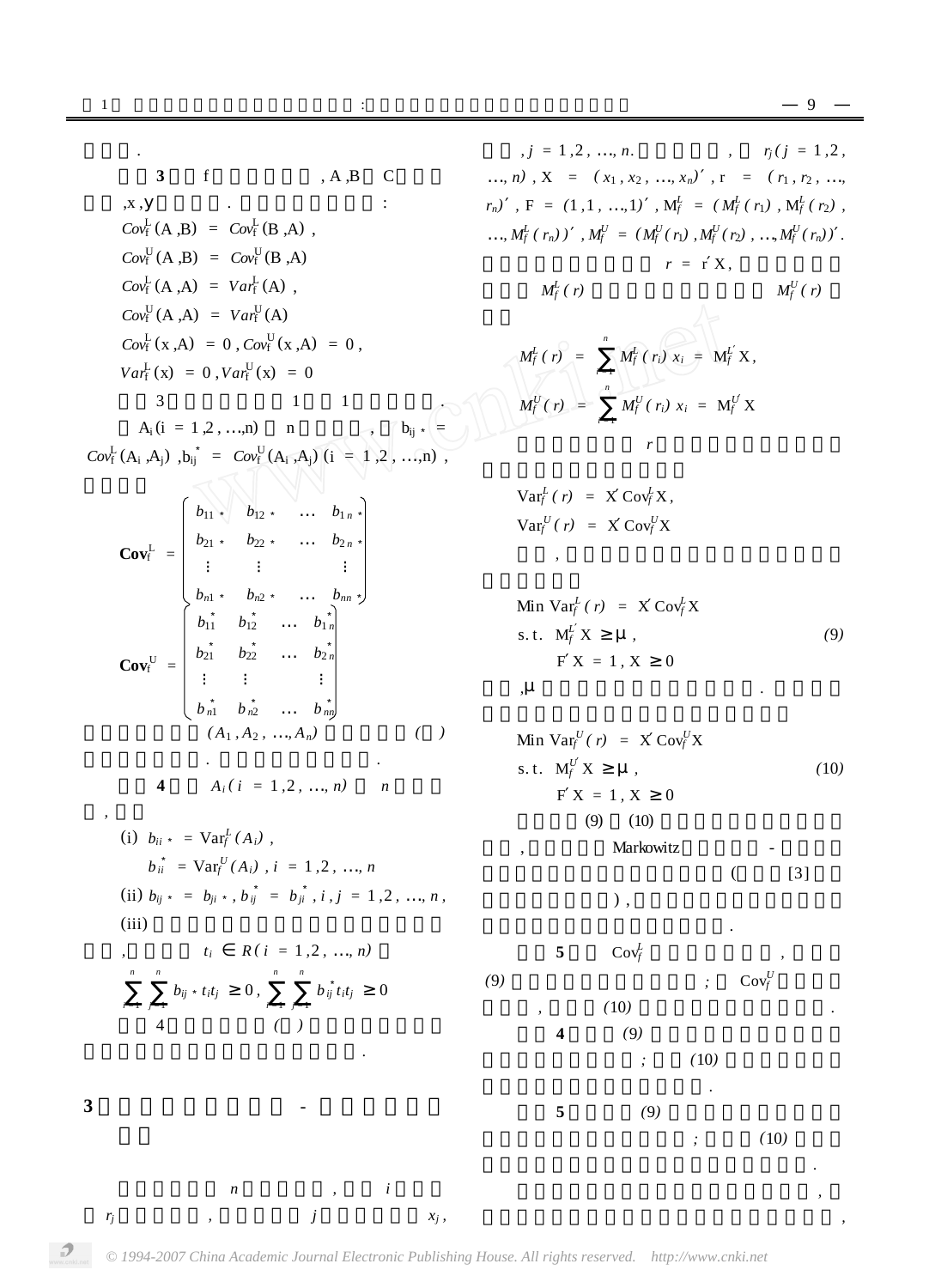而是一条带状投资区域*.*  $r_i$  $r_i$ ,  $i = 1, 2, ..., n$  $\mathcal{L}_{\mathcal{A}}$  $f(\ ) = (m+1)^m, m \neq 0.$  *i*  $r_i$  -  $[r_i] = [r_i] - (1 - )i,$  $i^{2}$  + (1 + )  $i^{j}$ ,  $[0,1]$ ,  $i = 1,2, ...,$  $n$ 

$$
M_f^L(r_i) = n - \frac{i}{m+2},
$$
  
\n
$$
M_f^U(r_i) = n - \frac{i}{m+2},
$$
  
\n
$$
Var_f^L(r_i) = \left[\frac{m+1}{m+3} - \left(\frac{m+1}{m+2}\right)^2\right]_i^2,
$$
  
\n
$$
Var_f^U(r_i) = \left[\frac{m+1}{m+3} - \left(\frac{m+1}{m+2}\right)^2\right]_i^2,
$$
  
\n
$$
Cov_f^L(r_i, r_j) = \left[\frac{m+1}{m+3} - \left(\frac{m+1}{m+2}\right)^2\right]_i^2;
$$
  
\n
$$
Cov_f^U(r_i, r_j) = \left[\frac{m+1}{m+3} - \left(\frac{m+1}{m+2}\right)^2\right]_i^2;
$$

$$
M_f^L(r) = \sum_{i=1}^n M_f^L(r_i) x_i = \sum_{i=1}^n \left( \begin{array}{cc} i & -\frac{i}{m+2} \end{array} \right) x_i,
$$
  

$$
M_f^U(r) = \sum_{i=1}^n M_f^U(r_i) x_i = \sum_{i=1}^n \left( \begin{array}{cc} i & -\frac{i}{m+2} \end{array} \right) x_i
$$

$$
\operatorname{Var}_{f}^{L}(r) = \int_{i=1}^{n} \frac{^{2}x_{i}^{2}}{^{i}x_{i}^{2}} + \int_{i=j=1}^{n} \frac{^{i}j^{x_{i}x_{j}}}{^{i}y_{i}^{2}} \cdot \left(\frac{m+1}{m+2}\right)^{2} \cdot \left(\frac{m+1}{m+2}\right)^{2} \cdot \left(\frac{m+1}{m+2}\right)^{i} \cdot \left(\frac{m+1}{m+3} - \left(\frac{m+1}{m+2}\right)^{2}\right)^{2}
$$

Min Var<sub>f</sub><sup>L</sup> (*r*) = 
$$
\left(\begin{array}{cc} \frac{n}{i-1} & i\frac{x_i}{m+1} - \frac{m+1}{m+2} \\ \frac{n}{m+2} & \frac{n+1}{m+2} \end{array}\right)^2
$$
  
s.t.  $\frac{n}{\left(\begin{array}{cc}i1 - \frac{i}{m+2} & x_i \end{array}\right) x_i}$   $\mu$ , (11)  
 $\frac{n}{\left(\begin{array}{cc}i1 & i1 \end{array}\right)} = 1, x_i$  0,  $i = 1, ..., n$ 

s.t. 
$$
\int_{i=1}^{n} \left( nz - \frac{i}{m+2} \right) x_i \mu
$$
 (12)  
\n $\int_{i=1}^{n} x_i = 1, x_i \quad 0, i = 1, ..., n$   
\n(11)  
\nMin Var<sub>f</sub><sup>L</sup> (r) =  $\int_{i=1}^{n} ix_i$   
\n  
\nS.t.  $\int_{i=1}^{n} \left( il - \frac{i}{m+2} \right) x_i \mu$  (13)  
\n $\int_{i=1}^{n} x_i = 1, x_i \quad 0, i = 1, ..., n$   
\n(12)  
\nMin Var<sub>f</sub><sup>U</sup> (r) =  $\int_{i=1}^{n} ix_i$   
\n  
\ns.t.  $\int_{i=1}^{n} \left( iz + \frac{i}{m+2} \right) x_i \mu$  (14)  
\n $\int_{i=1}^{n} x_i = 1, x_i \quad 0, i = 1, ..., n$   
\n $\int_{i=1}^{n} r_i = (\int_{i=1}^{n} i \cdot (1 - \int_{i=1}^{n} i + (1 - \int_{i=1}^{n} i \cdot (1 - \int_{i=1}^{n} i + (1 - \int_{i=1}^{n} i \cdot (1 - \int_{i=1}^{n} i \cdot (1 - \int_{i=1}^{n} i + (1 - \int_{i=1}^{n} i \cdot (1 - \int_{i=1}^{n} i \cdot (1 - \int_{i=1}^{n} i \cdot (1 - \int_{i=1}^{n} i \cdot (1 - \int_{i=1}^{n} i \cdot (1 - \int_{i=1}^{n} i \cdot (1 - \int_{i=1}^{n} i \cdot (1 - \int_{i=1}^{n} i \cdot (1 - \int_{i=1}^{n} i \cdot (1 - \int_{i=1}^{n} i \cdot (1 - \int_{i=1}^{n} i \cdot (1 - \int_{i=1}^{n} i \cdot (1 - \int_{i=1}^{n} i \cdot (1 - \int_{i=1}^{n} i \cdot (1 - \int_{i=1}^{n} i \cdot (1 - \int_{i=1}^{n} i \cdot (1 - \int_{i=1}^{n} i \cdot (1 - \int_{i=1}^{n} i \cdot (1 - \int_{i=1}^{n}$ 

$$
M_f^L(r) = \int_{i=1}^n \left( i - \frac{i}{m+2} \right) x_i,
$$
  
\n
$$
M_f^U(r) = \int_{i=1}^n \left( i + \frac{i}{m+2} \right) x_i,
$$
  
\n
$$
Var_f^L(r) = Var_f^U(r) = \left[ \frac{m+1}{m+3} - \left( \frac{m+1}{m+2} \right)^2 \right]^2.
$$

$$
(13).
$$

Min Var<sub>j</sub><sup>U</sup>(r) = 
$$
ix_i
$$
  
\ns.t. 
$$
\int_{i=1}^{n} \left( z^2 + \frac{i}{m+2} \right) x_i \quad \mu
$$
(15)  
\n
$$
\int_{i=1}^{n} x_i = 1, x_i \quad 0, i = 1, ..., n.
$$
(13) (14)

 $\lambda$ 合模型*(*10*)* 的有效投资组合曲线*,* 带状上边缘曲 线为加权的上可能性证券组合模型*(*9*)* 的有效投资 组合曲线*.* 如果资产收益率 *r<sup>i</sup>* 是具有线性或分段

*n*

 $(12)$ 

 $\text{Min Var}_f^U(r) = \left(\frac{r}{r}\right)^{r}$ *n*  $\left(\begin{array}{cc} n & i \ x_i \end{array}\right)^2$ *[ m +* 1  $\frac{m+1}{m+3}$  -  $\left(\frac{m+1}{m+2}\right)$ *m +* 2*)*

2 *]*